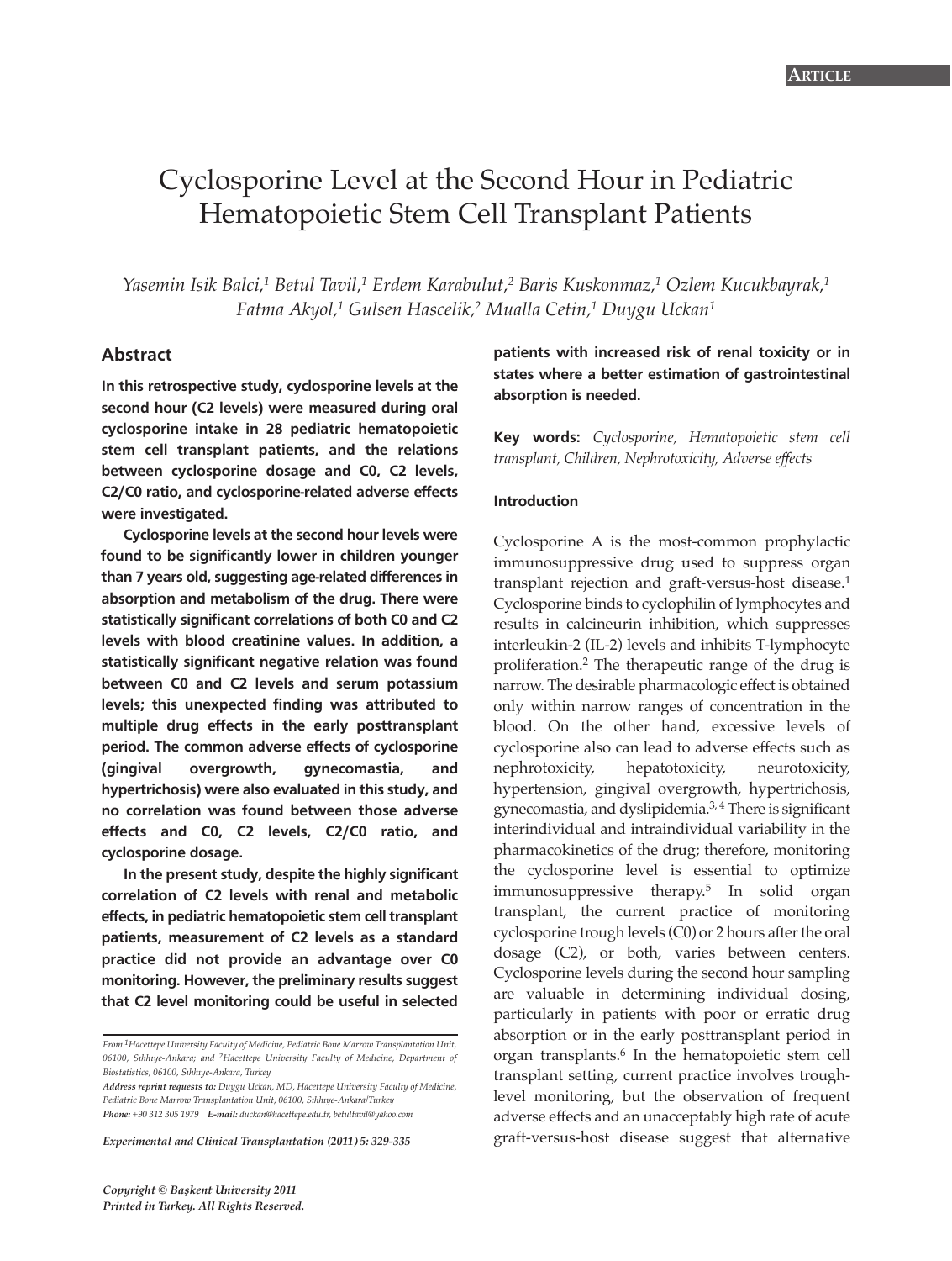means of drug monitoring may be useful.<sup>7</sup> It has been demonstrated that cyclosporine oral absorption may be influenced by intestinal motility, the status of the intestinal mucosa, conditioning regimens including chemotherapy and/or radiotherapy, the hydration status of the patient, and the presence of acute graftversus-host disease. Therefore, C2 monitoring of oral cyclosporine has not been used in standard hematopoietic stem cell transplant practice except for a small number of studies.<sup>8</sup>

In this study, blood C0 and C2 levels were investigated, and the incidence of adverse effects and biochemical and metabolic effects in relation to drug levels were determined in pediatric hematopoietic stem cell transplant patients in whom cyclosporine was switched to oral microemulsified form after intravenous (IV) administration during the immediate posttransplant period.

#### **Materials and Methods**

Seventy-two patients underwent hematopoietic stem cell transplants at Hacettepe University Faculty of Medicine, Pediatric Bone Marrow Transplantation Unit between 2004 and 2007; C0 and C2 levels were recorded in 28 patients during the period of oral cyclosporine intake. Cyclosporine trough level monitoring is the standard method for monitoring cyclosporine levels at our unit. Considering the effective use of C2 monitoring in organ transplant patients, we started to follow C2 levels for our bone marrow transplant patients as well. Because the literature was based on oral cyclosporine intake, C2 monitoring was done in patients after switching to oral form. Retrospective analysis of C0, C2 levels, and C2/C0 ratio were performed, and all patients who had C0 and C2 level monitoring during oral drug intake were included in this study. Cyclosporine levels during the second hour were not available in outpatients with infrequent clinical visits and in those with difficult intravenous access to draw blood. Therefore, C2 level monitoring was not done on a routine basis.

Prior to the study, the protocol was approved by our local institutional ethics committee and conforms to the ethical guidelines of the 1975 Helsinki Declaration. Written, informed consent was obtained from all of the subjects.

#### **Patients and Donors**

Patient and donor characteristics are shown in Table 1.



Figure 1. Shows the relation between age of the patients (< 7 years of age

Biochemical parameters (creatinine, urea, uric acid, alanine aminotransferase, aspartate aminotransferase, total and direct bilirubin, cholesterol, low-density lipoprotein, triglyceride, sodium, and potassium) were measured before

**table 1.** Patients and donors characteristics.

|                            |                                       | n              | %    |
|----------------------------|---------------------------------------|----------------|------|
| Sex                        |                                       |                |      |
| Male                       |                                       | 20             | 71.5 |
|                            | Female                                | 8              | 28.5 |
| Age                        |                                       |                |      |
|                            | $\geq$ 7 years                        | 12             | 43.0 |
|                            | < 7 years                             | 16             | 57.0 |
| Diagnosis                  |                                       |                |      |
|                            | Malignant diseases                    | 8              | 28.5 |
|                            | Acute myeloblastic leukemia           | 4              |      |
|                            | Acute lymphoblastic leukemia          | $\overline{2}$ |      |
|                            | Chronic myeloblastic leukemia         | 1              |      |
|                            | Juvenile myelomonocytic leukemia      | 1              |      |
|                            | Nonmalignant diseases                 | 20             | 71.5 |
|                            | Thalassemia major                     | 5              |      |
|                            | Aplastic anemia                       | 4              |      |
|                            | Osteopetrosis                         | 3              |      |
|                            | Leukodystrophy                        | 3              |      |
|                            | Fanconi aplastic anemia               | 1              |      |
|                            | Hemophagocytic syndrome               | 1              |      |
|                            | Hurler syndrome                       | 1              |      |
|                            | CD3 receptor deficiency               | 1              |      |
|                            | Congenital dyserythropoietic anemia   | 1              |      |
|                            | Donor HLA compatibility               |                |      |
| 6/6                        |                                       | 74             | 85.7 |
| 5/6                        |                                       | 4              | 14.3 |
| Stem cell source           |                                       |                |      |
|                            | Bone marrow                           | 22             | 78.6 |
|                            | Peripheral blood                      | 5              | 17.8 |
|                            | Cord blood                            | 1              | 3.6  |
|                            | Conditioning regimen                  |                |      |
|                            | Myeloablative                         | 21             | 75.0 |
| Nonmyeloablative           |                                       | 7              | 25.0 |
| Nucleated marrow cell dose |                                       |                |      |
|                            | $\leq$ 3 $\times$ 10 <sup>8</sup> /kg | $\mathcal{P}$  | 7.2  |
|                            | $> 3 \times 10^8$ /kg                 | 26             | 92.8 |

*Abbreviations:* HLA, human leukocyte antigen

initiation of the conditioning regimen and afterwards at frequent time points. Blood for C0 and C2 levels was obtained in ethylenediaminetetraacetic-acid– containing tubes, C2/C0 ratio was calculated, and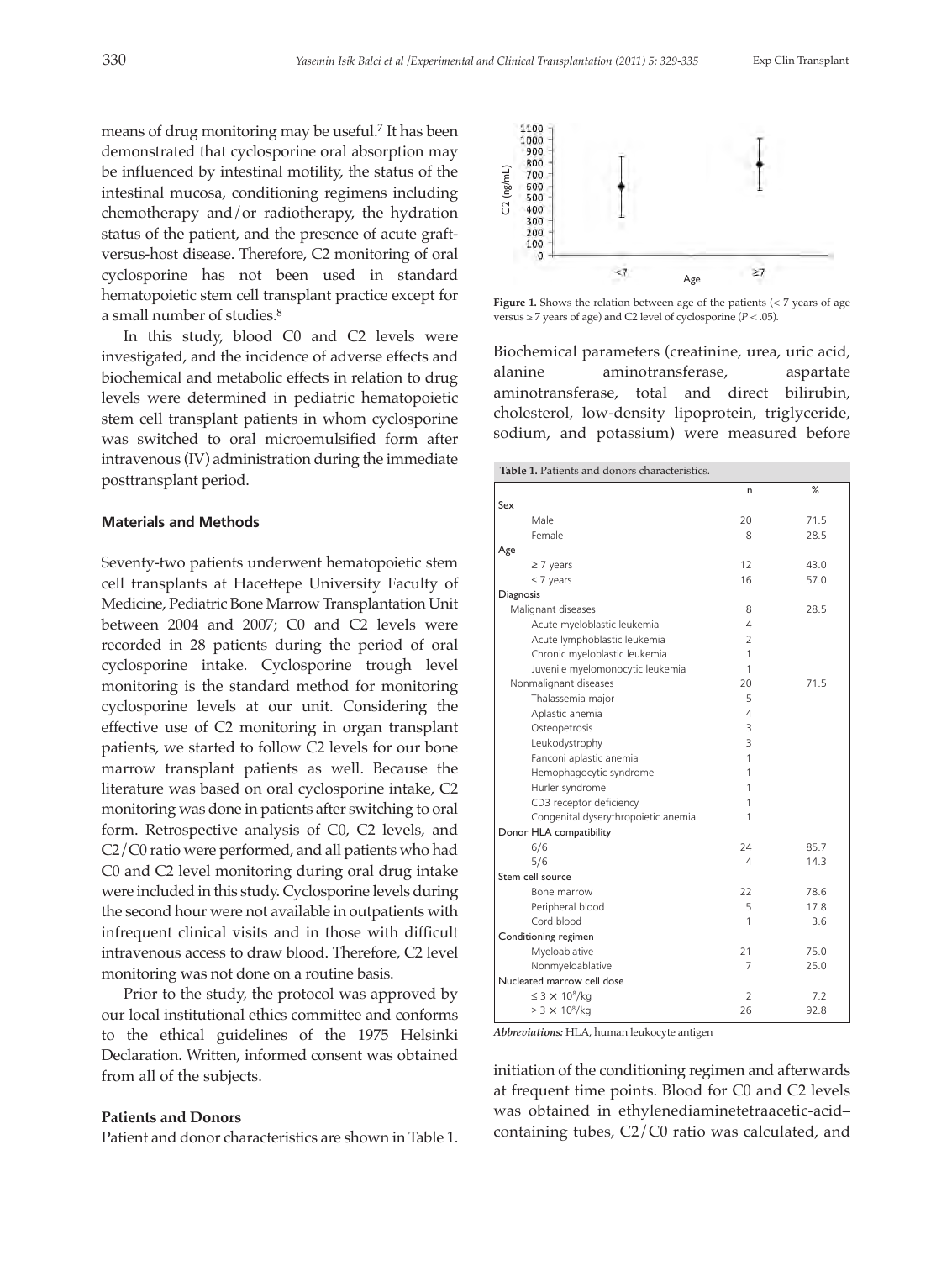cyclosporine dosages were recorded. In addition to the laboratory values, data related to the disease, transplant procedure, complications (including venoocclusive disease, acute and chronic graft-versus-host disease, and mucositis, and adverse effects such as hypertrichosis, gynecomastia, and gingival overgrowth) also were recorded.

## **conditioning regimen**

Twenty-one patients received a classic myeloablative regimen, and 7 received a reduced-intensity regimen. As a myeloablative regimen, busulfan (busulfex IV dose was 12.8-16 mg/kg, adopted according to the patient's age) + cyclophosphamide (120-200 mg/kg total dosage)  $\pm$  melphalan  $\pm$  antithymocyte globulin  $\pm$ etoposide were administered. Total body irradiation replaced busulfan in 1 patient. Cyclophosphamide ± fludarabine  $\pm$  antithymocyte globulin  $\pm$  low-dose busulfan (6 mg/kg, total dosage) combinations were used in patients who received a reduced-intensity regimen.

#### **Graft-versus-host disease prophylaxis**

The patients were initiated on IV cyclosporine at a daily dosage of 3 mg/kg in 2 divided doses from day -1 before the hematopoietic stem cell transplant. After improvement of the nutritional state and mucositis, patients began receiving the oral microemulsion form at twice the IV dose. All patients received microemulsified cyclosporine. Cyclosporine dosage adjustments were based on biweekly standard C0 measurements to achieve C0 of 150 to 250 ng/mL. Tapering of cyclosporine was started 1 to 3 months after hematopoietic stem cell transplant and discontinued at 3 to 6 months or at 9 to 12 months in patients with thalassemia or aplastic anemia in the absence of graft-versus-host disease.

Adjunctive prophylactic therapy against graftversus-host disease consisted of methotrexate (n=24) at a dosage of 10 mg/m<sup>2</sup> on days  $+1$ ,  $+3$ , and  $+6$ . Methylprednisolone therapy was given to 1 patient who underwent a cord blood transplant. Methylprednisolone also was administered at a dosage of 2 mg/kg/d IV to patients who developed graftversus-host disease. Three patients received mycophenolate mofetil for graft-versus-host disease treatment. Oral ciprofloxacin, fluconazole, intravenous immunoglobulin, and acyclovir were administered as supportive therapy. Trimethoprim sulfamethoxazole also was administered after engraftment.

## **cyclosporine concentration measurements**

The C0 and C2 levels were measured in peripheral blood samples before and 2 hours after the oral intake of the morning doses. Cyclosporine concentration was analyzed using the AXY5YM (Diagnostic Division, Abbott Laboratory, Abbott Park, IL, USA) by fluorescence polarization immune assay. Values corresponding to 0 to 300 ng/mL were considered in the reference range.

## **Definitions**

Acute graft-versus-host disease was diagnosed from clinical findings, and/or biopsies from skin, or gastrointestinal system, and graded according to the Glucksberg scoring system.9 Chronic graft-versushost disease was diagnosed in those patients who had graft-versus-host disease findings 100 days after a hematopoietic stem cell transplant, $10$  and was graded as limited or extensive. Veno-occlusive disease or sinusoidal obstruction syndrome was defined according to Seattle criteria.<sup>11</sup> Grading of mucositis was done according to Common Toxicity Criteria (National Cancer Institute, 2002).12 An increase and darkening in hairiness in areas outside the virilizing hairy regions (beard, moustache, and genital region) was defined as hypertrichosis. Gingival overgrowth was recognized as an abnormal gingival puffiness and protrusion toward the tooth. Gynecomastia was described as an enlargement in the mammary tissue when compared to normal growth.

## **Statistical Analyses**

Statistical analyses were performed with SPSS software for Windows (Statistical Product and Service Solutions, version 11.5, SSPS Inc, Chicago, IL, USA). Pearson product moment correlation coefficient was used to study the relation between 2 numeric variables. The Mann-Whitney *U* test was performed to determine a difference in the cyclosporine dose/weight values between the groups. A Kruskal-Wallis test was used to compare more than 2 groups. A  $P$  value  $\leq$  .05 was considered statistically significant.

## **Results**

Both C0 and C2 analyses were performed on 113 samples in 28 patients between days 13 and 64 after a hematopoietic stem cell transplant. The mean oral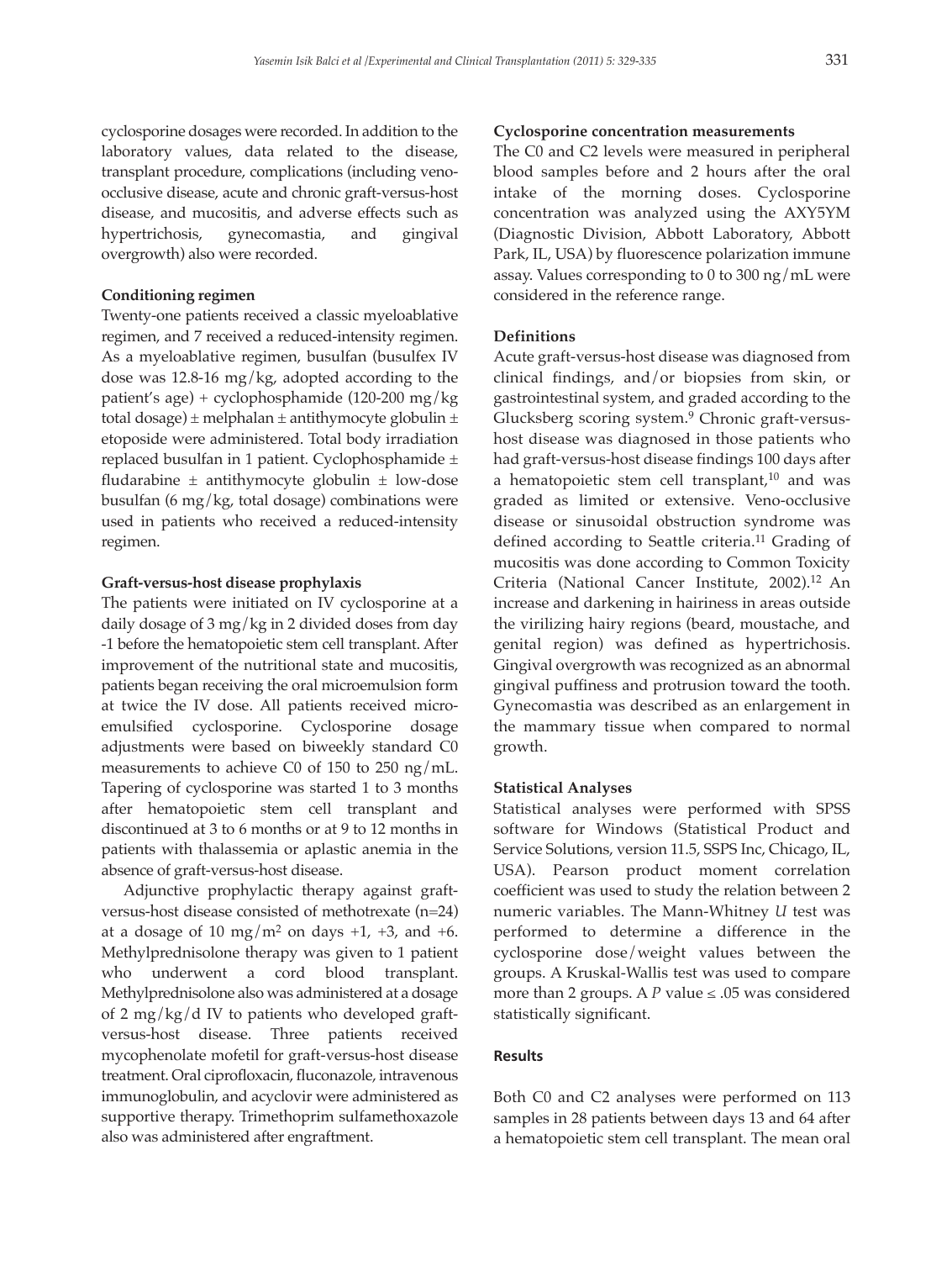dosage of cyclosporine was  $5.5 \pm 1.7$  mg/kg/d (range, 2.1-8.8 mg/kg/d). Median C0 and C2 levels were  $153.3 \pm 58.1$  ng/mL (range, 82.8-294.0 ng/mL) and  $672.1 \pm 259.8 \text{ ng/mL}$  (range, 215.0-1229.0 ng/mL). Mean C2/C0 ratio was  $4.8 \pm 1.2$ (range, 2.3-7.1). A statistically significant correlation was determined between C0 and C2 levels (as expected) with Pearson correlation analyses (*P* < .001, r: .0795). The mean transition day from the cyclosporine IV to oral form was  $+18.0 \pm 3.4$  day (between days 10 and 24) after a hematopoietic stem cell transplant. Mean neutrophil engraftment day was  $16.0 \pm 4.0$  (range, 9-26). No statistically significant relation was determined between the transition from IV to the oral form of cyclosporine and the engraftment day  $(P > .05)$ .

| Table 2. Relation between biochemical parameters and C0, C2 levels, and |  |
|-------------------------------------------------------------------------|--|
| $C2/C0$ ratio.                                                          |  |

|                               | $CO$ (ng/mL) |         |          | $C2$ (ng/mL) |      | C2/CO   |  |
|-------------------------------|--------------|---------|----------|--------------|------|---------|--|
|                               | P            | r       | P        | r            | P    | r       |  |
| Na                            | .096         | .001    | .0285    | .02          | .051 | .037    |  |
| К                             | $-0.026*$    | $-.042$ | $.000**$ | $-064$       | .072 | $-.034$ |  |
| Urea                          | .067         | .083    | .095     | .01          | .035 | $-.018$ |  |
| Creatinine                    | $.038*$      | .039    | $.02*$   | .043         | .049 | .013    |  |
| Uric acid                     | .04          | .016    | .035     | .018         | .096 | .01     |  |
| Triglyceride                  | .035         | .018    | .038     | .017         | .069 | .07     |  |
| Cholesterol                   | .019         | .025    | .061     | .01          | .055 | $-.011$ |  |
| Low-density                   |              |         |          |              |      |         |  |
| lipoprotein                   | .061         | .038    | .048     | .014         | .048 | $-.014$ |  |
| Alanine<br>aminotransferase   | .082         | $-.043$ | .061     | .01          | .042 | .015    |  |
| Aspartate<br>aminotransferase | .072         | $-.06$  | .08      | .04          | .073 | .06     |  |
| Total bilirubin               | .028         | $-.021$ | .063     | $-09$        | .035 | .018    |  |
| Direct bilirubin              | .059         | $-.01$  | .089     | .02          | .037 | .017    |  |

*Abbreviations:* K, potassium; Na, sodium  $*P < 0.05$  \*\**P* < .001

A statistically significant positive relation was determined between C0 or C2 levels and serum creatinine values ( $P < .05$  for both). A statistically significant negative relation was observed between C0 and C2 levels and serum potassium levels (*P* < .05 and  $P < .001$ ). Further analyses failed to reveal a statistically significant relation between C0, C2 levels, C2/C0 ratio, and other biochemical parameters (Table 2).

When patients were divided into 2 groups according to age, those  $\lt$  7 years old showed significantly lower C2 levels when compared with those of the older patients  $(P < .05)$  (Table 2, Figure 1).

No statistically significant relation was noted between sex and C0 and C2 levels, although C0 levels of the girls (170 ng/mL) were higher than those of the boys  $(146 \text{ ng/mL})$  (Table 3). The analysis of cyclosporine levels of the patients with malignant and nonmalignant diseases did not reveal a statistically significant difference (*P* > .05). Patients with malignant diseases were more prone to have higher C0 levels (168 vs 146 ng/mL) (Table 3). Among 8 patients with acute graft-versus-host disease, mean C0 levels were found to be higher than those of the patients without graft-versus-host disease  $(195.4 \pm 58.3 \text{ vs } 136.5 \pm 5.01 \text{ ng/mL})$ , indicating a dosage adjustment based on C0 levels (*P* < .05) (Figure 2). However, a significant relation was not detected between acute graft-versus-host disease and C2 levels and C2/C0 ratio. Additionally, if cyclosporine levels of 5 patients who later developed chronic graft-versus-host disease were compared with those of patients without chronic graft-versus-host disease, no statistically significant relation was found between C0, C2 levels, or C2/C0 ratios (Table 3).



**Figure 1.** Shows the relation between acute graft-versus-host disease and C0

Veno-occlusive disease developed in 3 patients (1.07%), and grade 3 to 4 mucositis was observed in 13 patients (46.4%). Mean C0, C2 levels, and C2/C0 values of the 3 patients with veno-occlusive disease were 103, 544, and 5.3 ng/mL, while these values in the 25 patients without veno-occlusive disease were 159, 687, and 4.8 ng/mL (Table 3). The intensity of the conditioning regimen, whether a classic myeloablative regimen (including busulfan) or reduced-intensity regimen demonstrated no statistically significant influence on C0, C2 levels, or C2/C0 ratios, although the C0 and C2 levels of the patients in the reduced-intensity conditioning regimen group tended to be higher than those of the classic regimen group (C0:  $174.1 \pm 7.08$  vs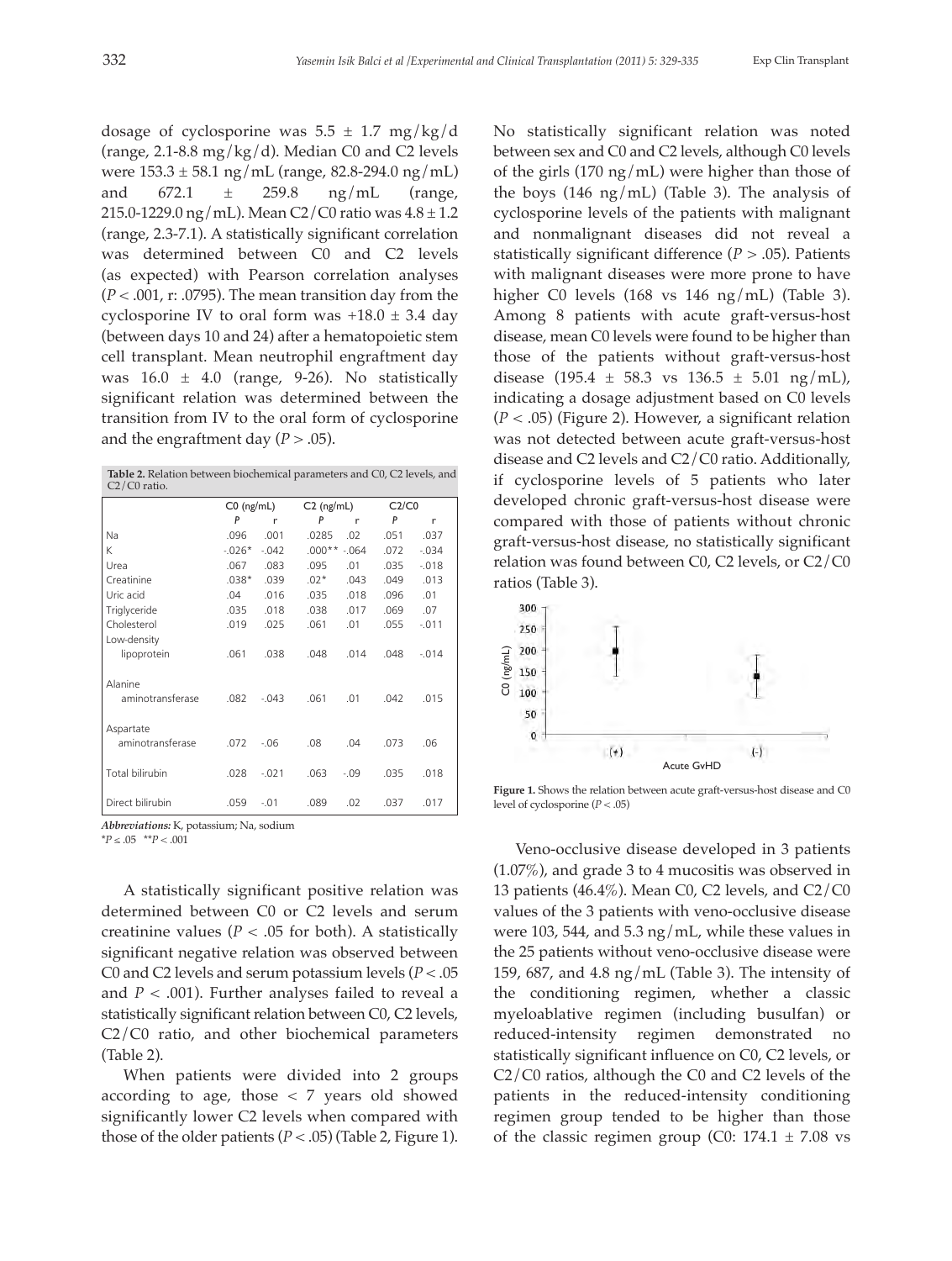333

 $146.38 \pm 53.4$  and C2:  $746.7 \pm 311.1$  and  $647.3 \pm 243.9$ ) (*P* > .05) (Table 3).

| Sex<br>Girl<br>8<br>$17.02 \pm 44.3$<br>$692.2 \pm 239.5$<br>$4.6 \pm 1.2$<br>$146.5 \pm 62.5$<br>$664.0 \pm 273.0$<br>5 ± 1.1<br>20<br>Boy<br>$\overline{P}$<br>> .05<br>> .05<br>> .05<br>Age (y)<br>< 7<br>16<br>$588.8 \pm 261.9$<br>$4.5 \pm 1.2$<br>$137.9 \pm 54.5$<br>12<br>$783.1 \pm 22.04$<br>$5.2 \pm 1.1$<br>>7<br>$173.7 \pm 58.6$<br>$\overline{P}$<br>$\leq .05$<br>> .05<br>> .05<br>Type of disease<br>Malignant<br>8<br>$168.4 \pm 63.2$<br>$702.3 \pm 255.5$<br>$4.5 \pm 1.1$<br>Nonmalignant<br>20<br>$146.1 \pm 55.8$<br>$657.8 \pm 267.5$<br>$5.0 \pm 1.2$<br>$\overline{P}$<br>> .05<br>> .05<br>> .05<br>Acute graft-versus-host disease<br>8<br>$195.3 \pm 58.3$<br>$792.6 \pm 23.0$<br>$4.3 \pm .08$<br>$^{(+)}$<br>$136.4 \pm 5.01$<br>$5.0 \pm 1.2$<br>20<br>$623.9 \pm 26.05$<br>$(\cdot)$<br>$\overline{P}$<br>> .05<br>> .05<br>$\leq .05$<br>Chronic graft-versus-host disease<br>5<br>$811.5 \pm 263.5$<br>$^{(+)}$<br>$195.5 \pm 58.0$<br>$42.8 \pm .05$<br>$144.1 \pm 54.9$<br>23<br>$641.8 \pm 254.6$<br>$5.0 \pm 1.2$<br>$(\cdot)$<br>P<br>> .05<br>> .05<br>> .05<br>Veno-occlusive disease<br>$103.4 \pm 19.8$<br>$544.4 \pm 161.6$<br>$5.3 \pm .09$<br>$(+)$<br>3<br>25<br>$159.3 \pm 58.4$<br>$687 \pm 267.3$<br>$4.8 \pm 1.2$<br>$(-)$<br>$\overline{P}$<br>> .05<br>> .05<br>> .05<br>Conditioning regimen<br>Classic<br>Myeloablative 21<br>$146.38 \pm 53.4$<br>$647.28 \pm 243.9$<br>$4.9 \pm 1.3$<br>Reduced<br>intensity<br>$174.1 \pm 7.08$<br>$746.7 \pm 311.1$<br>$4.5 \pm .08$<br>7<br>$\overline{P}$<br>> .05<br>> .05<br>> .05 | CZ/CO ratio. |  |  |
|---------------------------------------------------------------------------------------------------------------------------------------------------------------------------------------------------------------------------------------------------------------------------------------------------------------------------------------------------------------------------------------------------------------------------------------------------------------------------------------------------------------------------------------------------------------------------------------------------------------------------------------------------------------------------------------------------------------------------------------------------------------------------------------------------------------------------------------------------------------------------------------------------------------------------------------------------------------------------------------------------------------------------------------------------------------------------------------------------------------------------------------------------------------------------------------------------------------------------------------------------------------------------------------------------------------------------------------------------------------------------------------------------------------------------------------------------------------------------------------------------------------------------------------------------------------------------------------|--------------|--|--|
|                                                                                                                                                                                                                                                                                                                                                                                                                                                                                                                                                                                                                                                                                                                                                                                                                                                                                                                                                                                                                                                                                                                                                                                                                                                                                                                                                                                                                                                                                                                                                                                       |              |  |  |
|                                                                                                                                                                                                                                                                                                                                                                                                                                                                                                                                                                                                                                                                                                                                                                                                                                                                                                                                                                                                                                                                                                                                                                                                                                                                                                                                                                                                                                                                                                                                                                                       |              |  |  |
|                                                                                                                                                                                                                                                                                                                                                                                                                                                                                                                                                                                                                                                                                                                                                                                                                                                                                                                                                                                                                                                                                                                                                                                                                                                                                                                                                                                                                                                                                                                                                                                       |              |  |  |
|                                                                                                                                                                                                                                                                                                                                                                                                                                                                                                                                                                                                                                                                                                                                                                                                                                                                                                                                                                                                                                                                                                                                                                                                                                                                                                                                                                                                                                                                                                                                                                                       |              |  |  |
|                                                                                                                                                                                                                                                                                                                                                                                                                                                                                                                                                                                                                                                                                                                                                                                                                                                                                                                                                                                                                                                                                                                                                                                                                                                                                                                                                                                                                                                                                                                                                                                       |              |  |  |
|                                                                                                                                                                                                                                                                                                                                                                                                                                                                                                                                                                                                                                                                                                                                                                                                                                                                                                                                                                                                                                                                                                                                                                                                                                                                                                                                                                                                                                                                                                                                                                                       |              |  |  |
|                                                                                                                                                                                                                                                                                                                                                                                                                                                                                                                                                                                                                                                                                                                                                                                                                                                                                                                                                                                                                                                                                                                                                                                                                                                                                                                                                                                                                                                                                                                                                                                       |              |  |  |
|                                                                                                                                                                                                                                                                                                                                                                                                                                                                                                                                                                                                                                                                                                                                                                                                                                                                                                                                                                                                                                                                                                                                                                                                                                                                                                                                                                                                                                                                                                                                                                                       |              |  |  |
|                                                                                                                                                                                                                                                                                                                                                                                                                                                                                                                                                                                                                                                                                                                                                                                                                                                                                                                                                                                                                                                                                                                                                                                                                                                                                                                                                                                                                                                                                                                                                                                       |              |  |  |
|                                                                                                                                                                                                                                                                                                                                                                                                                                                                                                                                                                                                                                                                                                                                                                                                                                                                                                                                                                                                                                                                                                                                                                                                                                                                                                                                                                                                                                                                                                                                                                                       |              |  |  |
|                                                                                                                                                                                                                                                                                                                                                                                                                                                                                                                                                                                                                                                                                                                                                                                                                                                                                                                                                                                                                                                                                                                                                                                                                                                                                                                                                                                                                                                                                                                                                                                       |              |  |  |
|                                                                                                                                                                                                                                                                                                                                                                                                                                                                                                                                                                                                                                                                                                                                                                                                                                                                                                                                                                                                                                                                                                                                                                                                                                                                                                                                                                                                                                                                                                                                                                                       |              |  |  |
|                                                                                                                                                                                                                                                                                                                                                                                                                                                                                                                                                                                                                                                                                                                                                                                                                                                                                                                                                                                                                                                                                                                                                                                                                                                                                                                                                                                                                                                                                                                                                                                       |              |  |  |
|                                                                                                                                                                                                                                                                                                                                                                                                                                                                                                                                                                                                                                                                                                                                                                                                                                                                                                                                                                                                                                                                                                                                                                                                                                                                                                                                                                                                                                                                                                                                                                                       |              |  |  |
|                                                                                                                                                                                                                                                                                                                                                                                                                                                                                                                                                                                                                                                                                                                                                                                                                                                                                                                                                                                                                                                                                                                                                                                                                                                                                                                                                                                                                                                                                                                                                                                       |              |  |  |
|                                                                                                                                                                                                                                                                                                                                                                                                                                                                                                                                                                                                                                                                                                                                                                                                                                                                                                                                                                                                                                                                                                                                                                                                                                                                                                                                                                                                                                                                                                                                                                                       |              |  |  |
|                                                                                                                                                                                                                                                                                                                                                                                                                                                                                                                                                                                                                                                                                                                                                                                                                                                                                                                                                                                                                                                                                                                                                                                                                                                                                                                                                                                                                                                                                                                                                                                       |              |  |  |
|                                                                                                                                                                                                                                                                                                                                                                                                                                                                                                                                                                                                                                                                                                                                                                                                                                                                                                                                                                                                                                                                                                                                                                                                                                                                                                                                                                                                                                                                                                                                                                                       |              |  |  |
|                                                                                                                                                                                                                                                                                                                                                                                                                                                                                                                                                                                                                                                                                                                                                                                                                                                                                                                                                                                                                                                                                                                                                                                                                                                                                                                                                                                                                                                                                                                                                                                       |              |  |  |
|                                                                                                                                                                                                                                                                                                                                                                                                                                                                                                                                                                                                                                                                                                                                                                                                                                                                                                                                                                                                                                                                                                                                                                                                                                                                                                                                                                                                                                                                                                                                                                                       |              |  |  |
|                                                                                                                                                                                                                                                                                                                                                                                                                                                                                                                                                                                                                                                                                                                                                                                                                                                                                                                                                                                                                                                                                                                                                                                                                                                                                                                                                                                                                                                                                                                                                                                       |              |  |  |
|                                                                                                                                                                                                                                                                                                                                                                                                                                                                                                                                                                                                                                                                                                                                                                                                                                                                                                                                                                                                                                                                                                                                                                                                                                                                                                                                                                                                                                                                                                                                                                                       |              |  |  |
|                                                                                                                                                                                                                                                                                                                                                                                                                                                                                                                                                                                                                                                                                                                                                                                                                                                                                                                                                                                                                                                                                                                                                                                                                                                                                                                                                                                                                                                                                                                                                                                       |              |  |  |
|                                                                                                                                                                                                                                                                                                                                                                                                                                                                                                                                                                                                                                                                                                                                                                                                                                                                                                                                                                                                                                                                                                                                                                                                                                                                                                                                                                                                                                                                                                                                                                                       |              |  |  |
|                                                                                                                                                                                                                                                                                                                                                                                                                                                                                                                                                                                                                                                                                                                                                                                                                                                                                                                                                                                                                                                                                                                                                                                                                                                                                                                                                                                                                                                                                                                                                                                       |              |  |  |
|                                                                                                                                                                                                                                                                                                                                                                                                                                                                                                                                                                                                                                                                                                                                                                                                                                                                                                                                                                                                                                                                                                                                                                                                                                                                                                                                                                                                                                                                                                                                                                                       |              |  |  |
|                                                                                                                                                                                                                                                                                                                                                                                                                                                                                                                                                                                                                                                                                                                                                                                                                                                                                                                                                                                                                                                                                                                                                                                                                                                                                                                                                                                                                                                                                                                                                                                       |              |  |  |
|                                                                                                                                                                                                                                                                                                                                                                                                                                                                                                                                                                                                                                                                                                                                                                                                                                                                                                                                                                                                                                                                                                                                                                                                                                                                                                                                                                                                                                                                                                                                                                                       |              |  |  |
|                                                                                                                                                                                                                                                                                                                                                                                                                                                                                                                                                                                                                                                                                                                                                                                                                                                                                                                                                                                                                                                                                                                                                                                                                                                                                                                                                                                                                                                                                                                                                                                       |              |  |  |
|                                                                                                                                                                                                                                                                                                                                                                                                                                                                                                                                                                                                                                                                                                                                                                                                                                                                                                                                                                                                                                                                                                                                                                                                                                                                                                                                                                                                                                                                                                                                                                                       |              |  |  |

**table 3.** Relation between biochemical parameters and C0, C2 levels, and C2/C0 ratio.

Hypertrichosis, gingival overgrowth, and gynecomastia were observed in 20 (71.4%), 11 (39.3%), and 4 patients (14.3%). However, no significant relation was found between those adverse effects and C0, C2 levels, C2/C0 ratio, and dosage (mg/kg) administered. None of the patients developed significant neurotoxicity in this group except for a mild hand tremor.

The mean cyclosporine dosage administered by the oral route was  $5.5 \pm 1.7$  mg/kg/d (range, 2.1-8.8)  $mg/kg/d$ ). No statistically significant relation was found between the administered dosage and age, sex, acute and chronic graft-versus-host disease, mucositis, development of veno-occlusive disease, the conditioning regimen, and malignant or nonmalignant disease state. An inverse correlation was determined between cyclosporine dosage and C0 levels ( $P < .05$ ), whereas no statistically significant relation was determined between cyclosporine dosage and C2 levels or C2/C0 ratio (Table 4) (Figure 1). Analysis of the correlation between biochemical parameters and orally administered cyclosporine dosage also failed to show a statistically significant relation  $(P > .05)$  (Table 4).

**table 4.** Relation between cyclosporine dosage and C0, C2 levels, C2/C0 ratio, age, sex, acute graft-versus-host disease, chronic graft-versus-host disease, mucositis, and veno-occlusive disease.

|                                   | Oral cyclosporine |
|-----------------------------------|-------------------|
|                                   | dosage (mg/kg)    |
|                                   | P                 |
| CO                                | $-0.3*$           |
| C <sub>2</sub>                    | .036              |
| C2/C0                             | .028              |
| Age                               | .071              |
| Sex                               | .033              |
| Acute graft-versus-host disease   | .095              |
| Chronic graft-versus-host disease | .069              |
| <b>Mucositis</b>                  | .036              |
| Veno-occlusive disease            | .048              |

\**P* < .05

#### **Discussion**

Despite the advantages of cyclosporine in hematopoietic stem cell transplants and solid organ transplants, the drug may have toxic effects on several organs. Nephrotoxicity is the most-frequent toxic effect of the drug. A proportional increase in serum creatinine, urea, and uric acid levels has been reported with increasing serum cyclosporine levels. These levels can normalize after necessary adjustments are made to the cyclosporine dosage.13 Although creatinine clearance has been accepted as a reliable criterion for renal function, blood urea and creatinine levels are widely used in practice because frequent determination of creatinine clearance is not practical.14 In the present study, a significant positive relation was determined between C0-C2 levels and serum creatinine levels, and the correlation was particularly important for C2 levels. Because C2 levels represent the highest levels of the drug achieved with sudden absorption after oral intake, it can be suggested that C2 level monitoring may be useful for preventing nephrotoxicity in pediatric hematopoietic stem cell transplant patients.

Another well-known effect of cyclosporine is hyperpotassemia and hyponatremia attributed to hypoaldosteronism, which has an influence on Na-K-ATPase pumping.15 However, other studies have shown normal aldosterone levels associated with hyperpotassemia in patients who underwent a hematopoietic stem cell transplant.16

In the present study, a negative relation between C0-C2 levels and serum potassium levels was detected, and a significant correlation was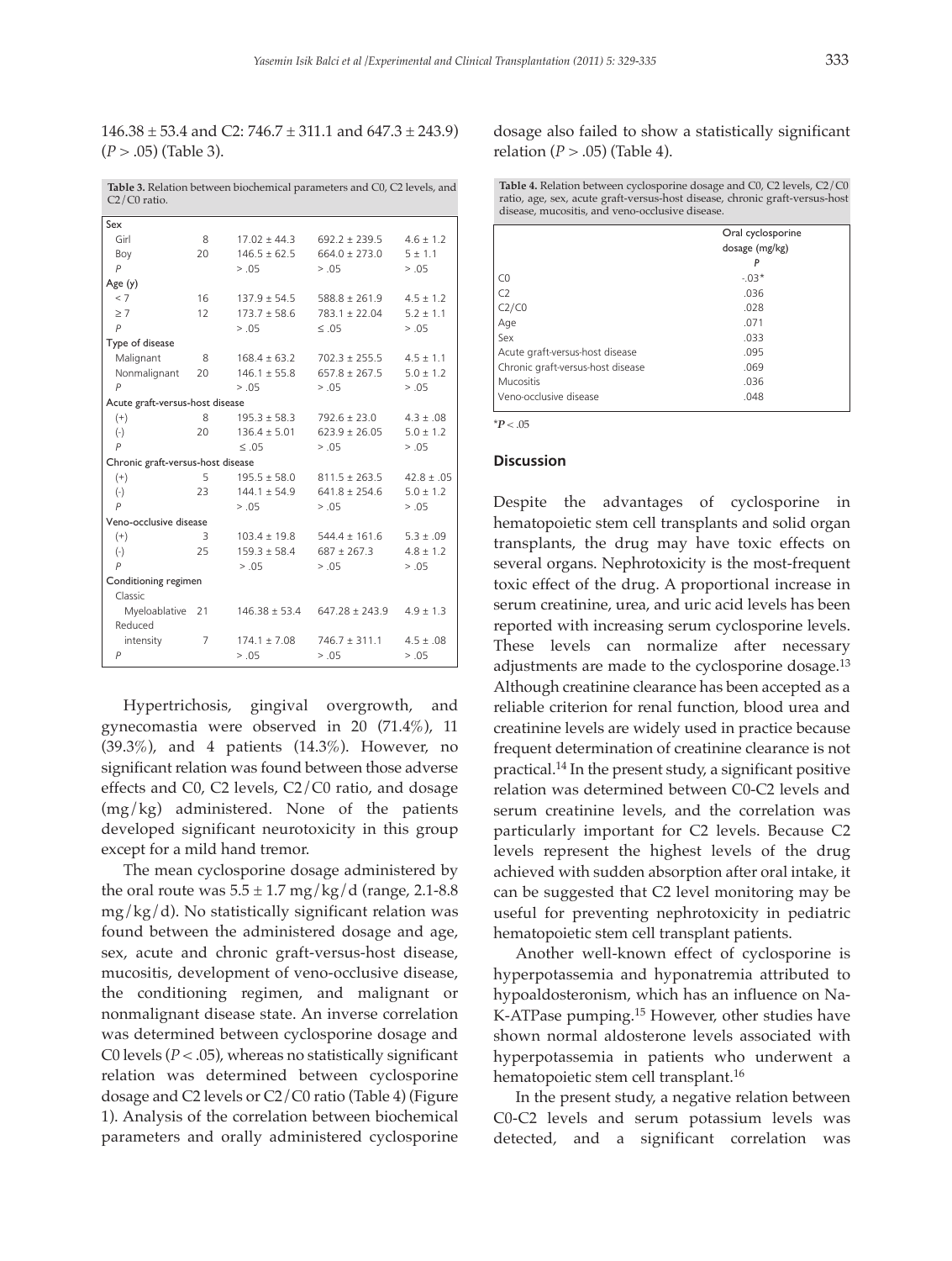determined between C2 levels and hypopotassemia. Hypopotassemia owing to cyclosporine administration is rare and was reported in patients who underwent a renal transplant process and received cyclosporine.17 Nevertheless, a significant relation between cyclosporine and sodium levels was not detected in the present study. Our findings (excluding inhibition of Na-K-ATPase pumping mechanism owing to cyclosporine administration) suggest a different mechanism of renal toxicity and/or the presence of multiple drug interactions that might have played a role in developing hypokalemia.

It has been reported that hepatotoxicity usually develops in patients with long-term cyclosporine administration.18 In the present study, no statistically significant relation was determined between mean alanine aminotransferase, aspartate aminotransferase, total/direct bilirubin values and C0, C2 levels, and C2/C0 ratio. An increase in cholesterol, triglyceride, and low-density lipoprotein levels was present in our patients; however, no significant relation with cyclosporine levels was determined.

Age plays an important role for excretion of cyclosporine from the blood. Studies have shown that cyclosporine clearance reaches a peak level at 10 years of age, and then gradually decreases as the patient reaches adolescence.<sup>19</sup> In our study, cyclosporine levels in patients < 7 years of age were lower when compared with patients who were  $\geq 7$ years of age, and this difference was found to be statistically significant for C2 levels. The disparity arises from differences in cyclosporine metabolism changing with age. However, we did not find any difference in respect to the clinical outcome including engraftment days, veno-occlusive disease, acute and chronic graft-versus-host disease, mucositis, and adverse effects such as hypertrichosis, gynecomastia, and gingival overgrowth between the patients < 7 years of age and those  $\geq$  7 years of age.

The importance of the cyclosporine plasma level remains controversial. It has been shown that when the C2 peak level is 800 to 2285 ng/dL 2 hours after administration of the drug, it inhibits calcineurin at 70% to 96% and suppressed IL-2 release from T cells.19 Information related with C0 and C2 values of patients who underwent a solid organ transplant is controversial.20 There are a limited number of studies related with C2 monitoring in patients with a

hematopoietic stem cell transplant. Hendriks and associates<sup>21</sup> have shown that a C2 level of  $> 800$ ng/dL is sufficient for calcineurin inhibition. In another study by Schmidt and associates,<sup>22</sup> graftversus-host disease risk decreased in patients with cyclosporine serum level over 250 ng/dL, and in another study by Martin and associates,<sup>23</sup> increased graft-versus-host disease risk was observed in children with a cyclosporine level below 85 ng/dL but not in those with a level of 110 ng/dL during the first 2 to 3 weeks after transplant. Cyclosporine levels were found to be considerably low in children when compared with adults. Cyclosporine levels are closely related to the oral intake of patients and presence and degree of mucositis; therefore, the IV form of cyclosporine is used until regression of mucositis and improvement in oral intake. Graftversus-host disease-associated gastrointestinal inflammation, increased capillary permeability, and reduced multiple-drug resistance in the intestinal vein epithelium may interfere with cyclosporine excretion, thus increasing blood cyclosporine levels.24 In a study carried out by Barkholt and associates,<sup>8</sup> no relation was detected between acute graft-versushost disease and C2 levels.

It is well known that the metabolism and clearance of cyclosporine can be affected by several drugs.3 In the present study, C0 and C2 levels were found to be considerably lower in patients who received a classic busulfan-containing conditioning regimen when compared with those who received a reduced-intensity conditioning regimen. Because cyclosporine levels of patients were studied at least 2 weeks after the end of the conditioning regimen, it is unlikely that busulfan had a direct effect on the levels; however, this finding was attributed to the level of tissue injury, mucositis, and inflammatory cytokine levels. In the present study, cyclosporine dosage was not affected by C2 level or C2/C0 ratio but showed a negative relation with C0 level. This finding is derived from the standard cyclosporine dosage adjustment made according to C0 levels in our patients. Dosage adjustment based on C2 levels was not practical owing to lack of reference values for hematopoietic stem cell transplant patients as opposed to solid organ transplants.

In summary, C2 levels were measured during oral cyclosporine intake in pediatric hematopoietic stem cell transplant patients, and the relations of C0, C2 levels, C2/C0 ratio, and cyclosporine dosage with